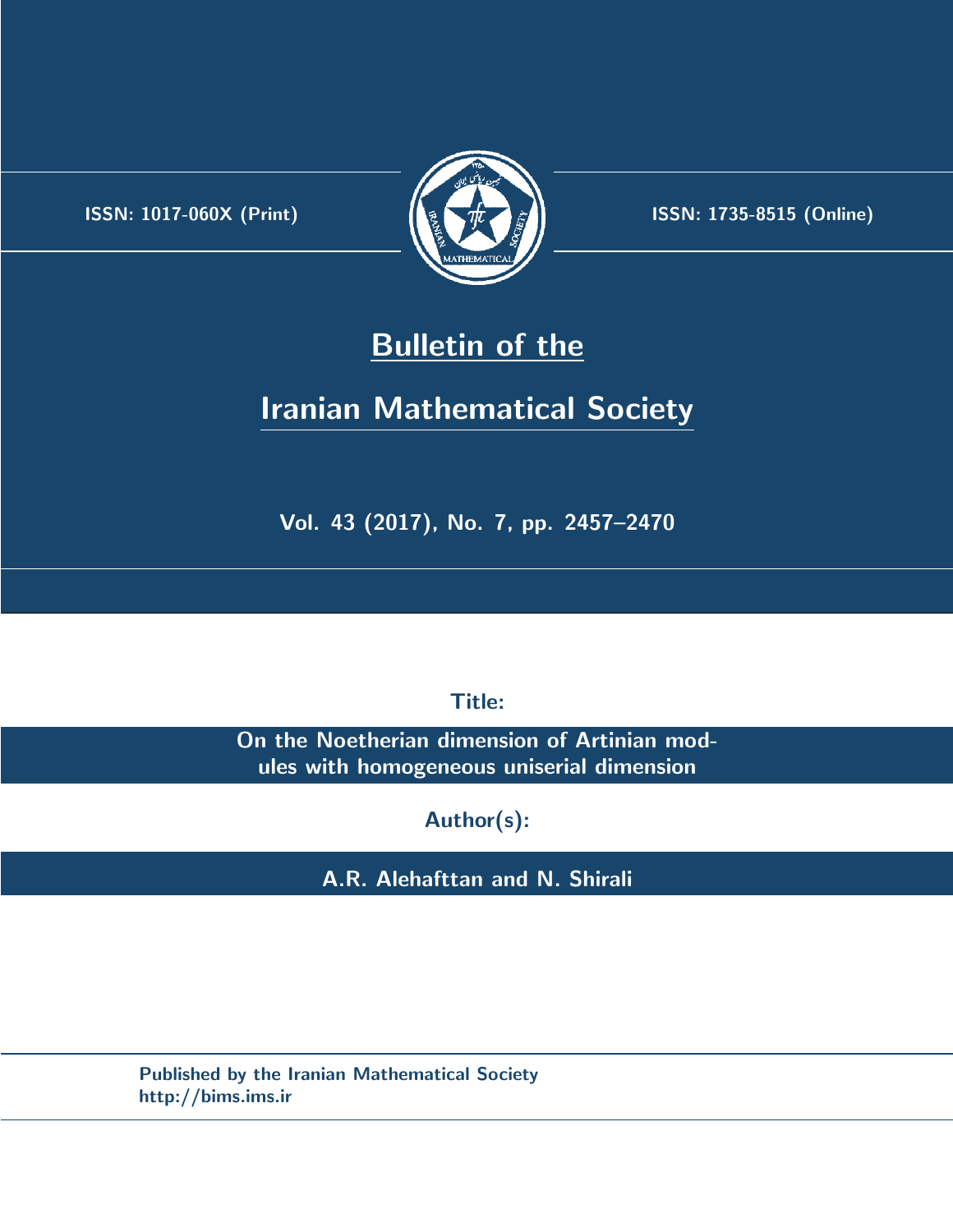Bull. Iranian Math. Soc. Vol. 43 (2017), No. 7, pp. 2457–2470 Online ISSN: 1735-8515

# **ON THE NOETHERIAN DIMENSION OF ARTINIAN MODULES WITH HOMOGENEOUS UNISERIAL DIMENSION**

## A.R. ALEHAFTTAN AND N. SHIRALI*∗*

(Communicated by Mohammad Taghi Dibaei)

Abstract. In this article, we first show that non-Noetherian Artinian uniserial modules over commutative rings, duo rings, finite *R*-algebras and right Noetherian rings are 1-atomic exactly like  $\mathbb{Z}_{p^{\infty}}$ . Consequently, we show that if *R* is a right duo (or, a right Noetherian) ring, then the Noetherian dimension of an Artinian module with homogeneous uniserial dimension is less than or equal to 1. In particular, if *A* is a quotient finite dimensional *R*-module with homogeneous uniserial dimension, where *R* is a locally Noetherian (or, a Noetherian duo) ring, then  $n$ -dim  $A \leq 1$ . We also show that the Krull dimension of Noetherian modules is bounded by the uniserial dimension of these modules. Moreover, we introduce the concept of qu-uniserial modules and by using this concept, we observe that if *A* is an Artinian *R*-module, such that any of its submodules is qu-uniserial, where  $R$  is a right duo (or, a right Noetherian) ring, then *n*-dim *A ≤* 1.

**Keywords:** Noetherian dimension, homogeneous uniserial dimension, atomic modules.

**MSC(2010):** Primary: 16P60; Secondary: 16P20, 16P40.

# 1. **Introduction**

Recently, M. Davoudian and O.A.S. Karamzadeh in [[9\]](#page-13-0), have introduced and studied the concept of the dual perfect dimension of an *R*-module *A*. This dimension is defined to be the codeviation of the poset of the finitely generated submodules of *A*. It is well-known and trivial to see that an *R*-module *A* satisfies the ascending chain condition on finitely generated submodules if and only if *A* is Noetherian. This motivated, Davoudian and Karamzadeh to see if this can be extended to the case of modules with Noetherian dimension. They succeeded to show that for Artinian serial module *A*, the Noetherian dimension and the dual perfect dimension coincide, i.e.,  $n$ -dim  $A = dp$ -dim  $A$ , see [\[9](#page-13-0),

*⃝*c 2017 Iranian Mathematical Society

2457

Article electronically published on December 30, 2017.

Received: 15 January 2017, Accepted: 9 September 2017.

*<sup>∗</sup>*Corresponding author.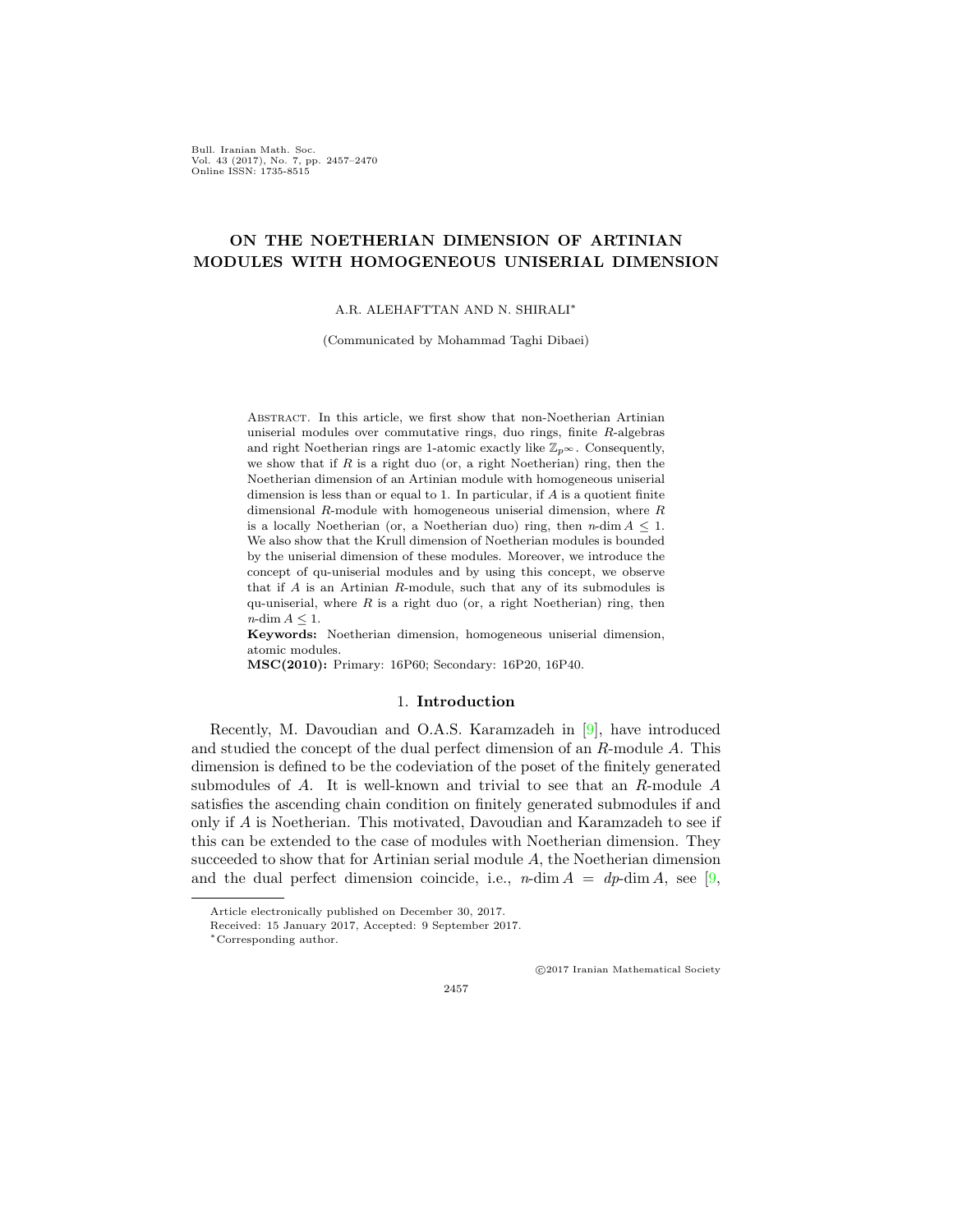Theorem 4.3]. Consequently, they obtained several results. We know that the Noetherian dimension of any Artinian module over a commutative ring is finite, see [[26,](#page-14-0) [21\]](#page-13-1). But, even Artinian uniserial modules over noncommutative rings may have any ordinal number as their Noetherian dimension, see for example [\[19](#page-13-2), Example 1]. In this article, we first notice that one can offer a more direct proof of the fact in the title of  $[9]$  $[9]$  $[9]$ . Then we try to trade off the concept of uniserial module by a more general concept which is recently introduced in [[25](#page-14-1)], namely, uniserial dimension, and again obtain the above fact with a simple proof. Finally, we should remind the reader that although from the [[9,](#page-13-0) Note added in the proof], we can infer that non-Noetherian Artinian uniserial modules over a commutative (or, a right Noetherian) rings have a similar Loewy Series of length  $\omega$  to that of  $\mathbb{Z}_{p^{\infty}}$ . We should emphasize here that these modules are 1-atomic. In particular, we prove that the Noetherian dimension of an Artinian module with homogeneous uniserial dimension over the previous rings, is less than or equal to 1. It is also shown that for Artinian module *A* with homogeneous uniserial dimension, over these rings, the Noetherian dimension and the dual perfect dimension of *A* coincide, i.e., *n*-dim  $A = dp$ -dim *A*. We also show that if *A* is a quotient finite dimensional(briefly, qfd, i.e., for any submodule *B* of *A*,  $\frac{A}{B}$  has finite Goldie dimension) *R*-module with homogeneous uniserial dimension, where *R* is either locally Noetherian or Noetherian duo, then  $n$ -dim  $A \leq 1$ . We shall call a proper submodule *B* of *A*, qu-uniserial if  $\frac{A}{B}$  has uniserial dimension, and an *R*-module *A* to be qu-uniserial, if any of its proper submodules is contained in a qu-uniserial submodule, equivalently, for each proper submodule *B* of *A*, there exists a proper submodule *C* of *A*, such that  $B \subseteq C$  and  $\frac{A}{C}$  is a uniserial module. Using this concept, we observe that if *A* is an Artinian *R*-module, such that any of its submodules is qu-uniserial, where  $R$  is a right duo (or, a right Noetherian) ring, then  $n$ -dim  $A \leq 1$ . Finally, we show that if *A* is a Noetherian module, then  $k$ -dim  $A \leq u \cdot s$ -dim  $A$ .

If *A* is an *R*-module, by *n*-dim *A*, *k*-dim *A* and *dp*-dim *A* we mean the Noetherian dimension, the Krull dimension and the dual perfect dimension of *A* over *R*, respectively. It is convenient that, when we are dealing with the latter dimensions, to begin our list of ordinals with *−*1. If an *R*-module *A* has Noetherian dimension and  $\alpha$  is an ordinal number, then *A* is called *α*-atomic if *n*-dim *A* = *α* and *n*-dim *B < α* for all proper submodules *B* of *A*. An *R*-module *A* is called atomic if *A* is  $\alpha$ -atomic for some ordinal  $\alpha$ , see [[18](#page-13-3)] (note, atomic modules are also called conotable, dual critical and *N*-critical in some other articles, see for example  $[23, 21, 5]$  $[23, 21, 5]$  $[23, 21, 5]$  $[23, 21, 5]$  $[23, 21, 5]$  and  $[7]$  $[7]$ ). We also say that an *R*-module *A* is called *α*-critical if  $k$ -dim  $A = \alpha$  and  $k$ -dim  $\frac{A}{B} < \alpha$ , for all nonzero submodules *B* of *A*. We note that if *A* is an Artinian module with  $n\text{-dim } A = \alpha$ , then for any ordinal  $\beta \leq \alpha$ , there exists a  $\beta$ -atomic submodule *B* of *A*, for it suffices to take *B* to be minimal with respect to the property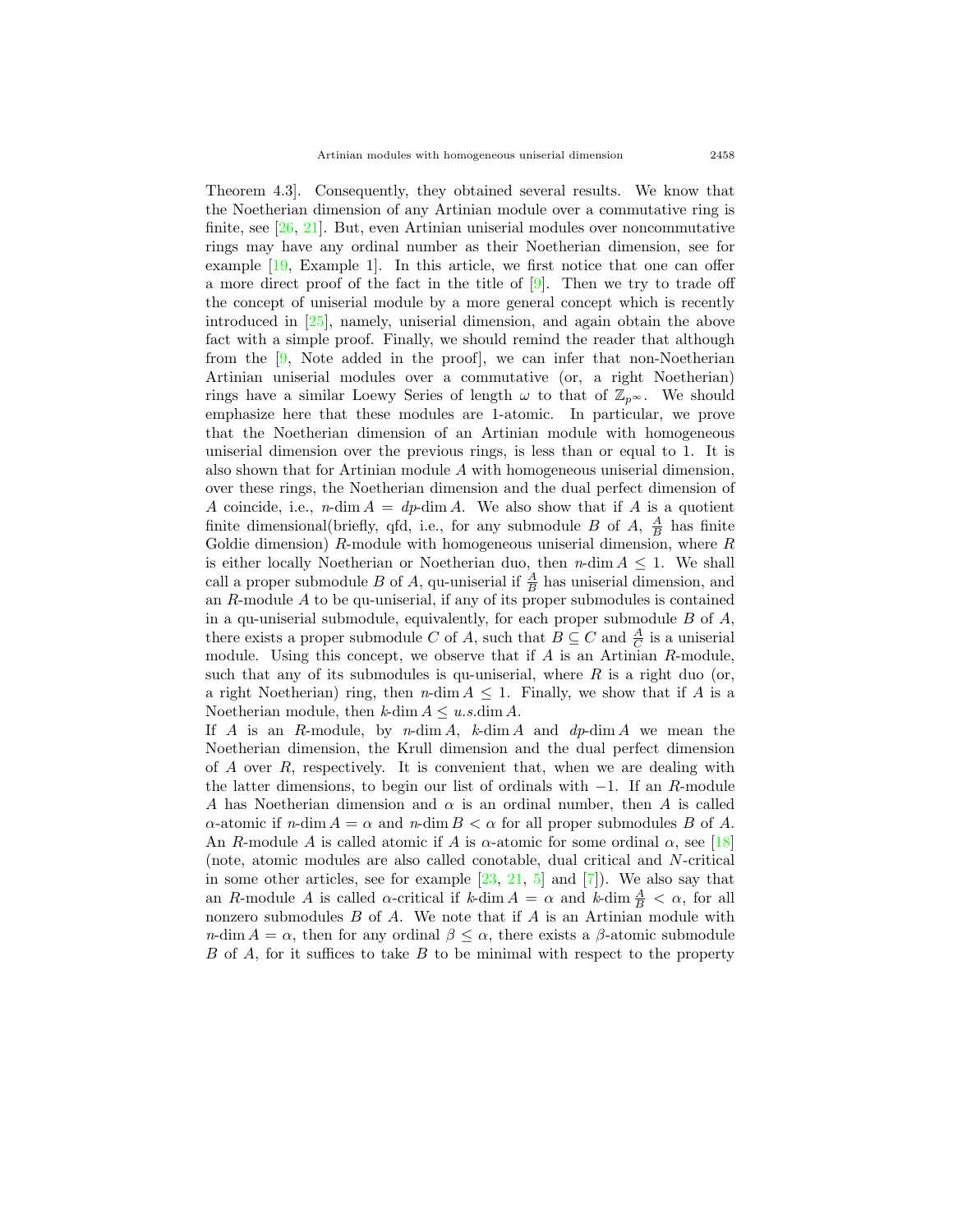that *n*-dim  $B \ge \alpha$ , see [[18\]](#page-13-3) and the comment which follows [[20,](#page-13-7) Proposition 1.11]. An *R*-module *A* is called uniserial if its submodules are linearly ordered by inclusion and a serial module is a direct sum of uniserial modules.

Throughout this article, all rings are associative with  $1 \neq 0$ , and all modules are unital right modules.  $B \subseteq A$ (resp,  $B \subset A$ ) will mean *B* is a submodule (resp, proper submodule) of *A*.

### 2. **Preliminaries**

We need the following result on modules with Noetherian dimension which are just easy dualization of the corresponding result for modules with Krull dimension.

**Proposition 2.1** ([[18,](#page-13-3) Proposition 1.1])**.** *An R-module has Noetherian dimension if and only if has Krull dimension.*

**Proposition 2.2** ([[18,](#page-13-3) Lemma 1.2])**.** *If B is a submodule of an R-module A, then*  $n$ -dim  $A = \sup\{n$ -dim  $B$ ,  $n$ -dim  $\frac{A}{B}$  *if either side exists.* 

<span id="page-3-0"></span>**Lemma 2.3** ([[18,](#page-13-3) Proposition 1.4])**.** *If A is an R-module and for each submodule B of A*, *either B or*  $\frac{A}{B}$  *has Noetherian dimension. Then so does M*. *Moreover, if each proper submodule B of A has Noetherian dimension, then*  $n$ -dim  $A \leq \sup\{n\text{-dim } B : B \subset A\} + 1$ .

We also cite the following facts.

<span id="page-3-1"></span>**Theorem 2.4** ([[9,](#page-13-0) Theorem 4.3])**.** *Let A be an Artinian uniserial R-module. Then*  $n$ -dim  $A = dp$ -dim  $A$ .

**Lemma 2.5** ([\[9](#page-13-0), Crollary 4.4])**.** *Let A be an Artinian serial R-module. Then*  $n$ -dim  $A = dp$ -dim  $A$ .

We have the following definition, see also [\[25](#page-14-1)].

**Definition 2.6.** In order to define uniserial dimension for modules over a ring *R*, we first define, by transfinite induction, classes  $\zeta_{\alpha}$  of *R*-modules for all ordinals  $\alpha \geq 1$ . To start with let  $\zeta_1$  be the class of non zero uniserial modules. Next consider an ordinal  $\alpha > 1$ , if  $\zeta_{\beta}$  has been defined for all ordinal  $\beta < \alpha$ , let  $ζ<sub>α</sub>$  be the class of those *R*-modules *A* such that, for every submodule *B*  $subset A$ , where  $\frac{A}{B} \ncong A$ , we have  $\frac{A}{B} \in \bigcup_{\beta < \alpha} \zeta_{\beta}$ . If an *R*-module *A* belongs to some  $\zeta_{\alpha}$ , then the least ordinal such  $\alpha$  is the uniserial dimension of  $A$ , denoted  $u.s.\dim A$ . For  $A = 0$  we define u.s.dim  $A = 0$ . If A is non zero and A does not belong to any  $\zeta_{\alpha}$ , then we say that *u.s.*dim *A* is not defined or that *A* has no uniserial dimension.

<span id="page-3-2"></span>*Remark* 2.7*.* By the previous definition, if an *R*-module *A* has uniserial dimension, then every factor module of *A* has uniserial dimension. Thus every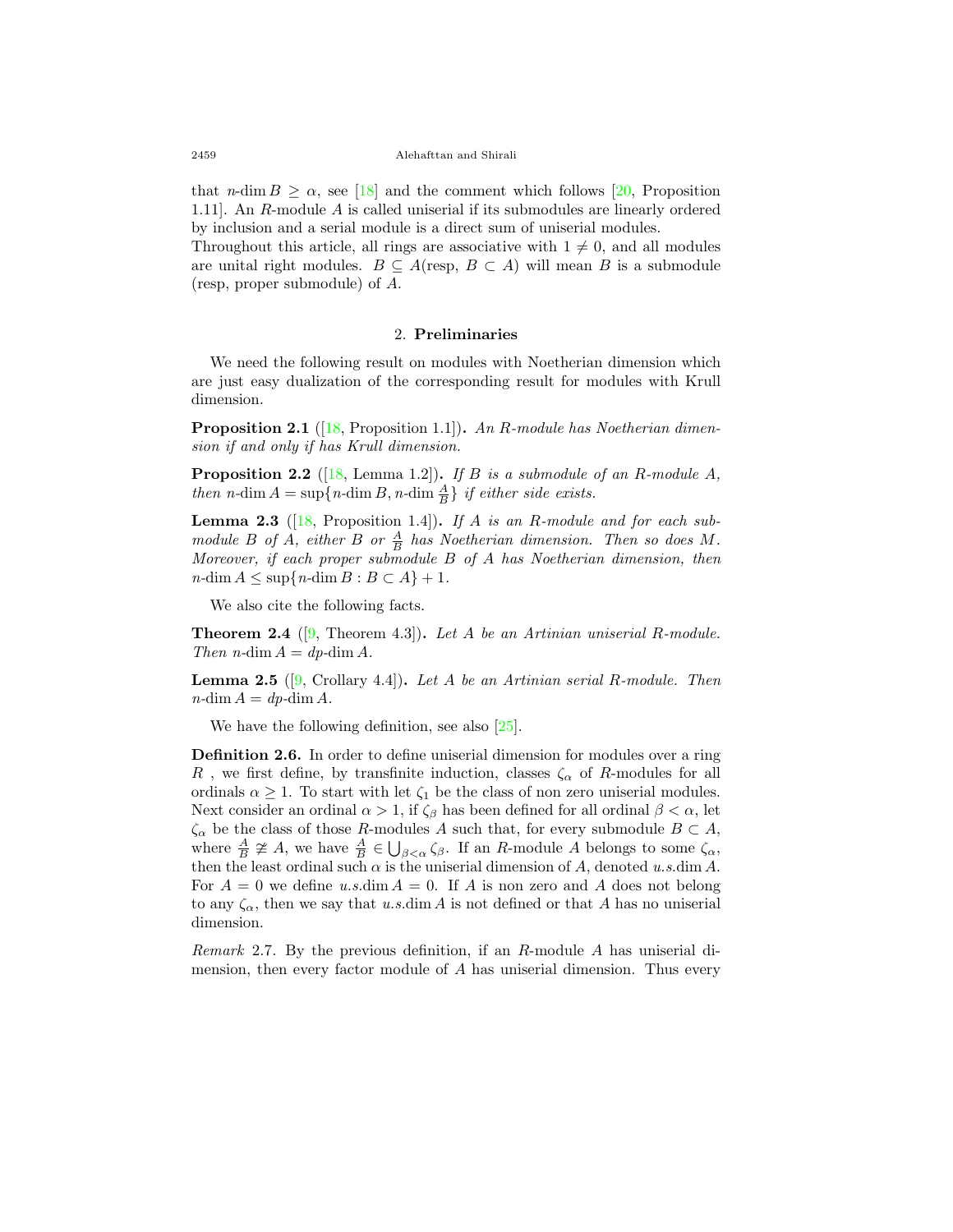summand of *A* has uniserial dimension and if for any submodule  $B \subseteq A$ , such that  $A \ncong \frac{A}{B}$ , *u.s.*dim  $\frac{A}{B}$  is defined, then *A* has uniserial dimension, in which case if  $\alpha = \sup\{u \cdot s \cdot \dim \frac{A}{B} | A \subseteq B, \frac{A}{B} \ncong A\}$ , we have  $u \cdot s \cdot \dim A \leq \alpha + 1$ .

*Remark* 2.8*.* Recall that a non-simple module *A* is called Hopfian if it is not isomorphic to any of its proper factor modules and *A* is a fully Hopfian if every factor module of *A* is Hopfian. Also a non-simple module *A* is said to be anti-Hopfian if *A* is isomorphic to its proper factor modules.

In the following, we recall some basic properties of modules with uniserial dimension, see also [[25\]](#page-14-1).

<span id="page-4-1"></span>**Lemma 2.9** ([\[25](#page-14-1), Lemma 1.8])**.** *If A is an R-module and u.s.dim*  $A = \alpha$ *, then for every*  $0 \leq \beta \leq \alpha$ , *there exists a factor module*  $\frac{A}{B}$  *of A such that*  $u.s.\dim \frac{A}{B} = \beta.$ 

<span id="page-4-2"></span>**Proposition 2.10** ([[25](#page-14-1), Proposition 1.10])**.** *If A is a fully Hopfian R-module with uniserial dimension and B is a submodule of A, then B has uniserial dimension and u.s.*dim  $B \le u$ *.s.dim A.* 

<span id="page-4-0"></span>**Proposition 2.11** ([\[25](#page-14-1), Proposition 1.15])**.** *If A is an R-module of finite length, then*  $u.s.dim A \leq length A$ *.* 

**Proposition 2.12** ([[25,](#page-14-1) Proposition 1.3])**.** *An R-module A has uniserial dimension if and only if for every ascending chain*  $A_0 \subseteq A_1 \subseteq A_2 \subseteq \cdots$  of *submodules of A*, there exists  $n \geq 1$  *such that*  $\frac{A}{A_n}$  *is uniserial or*  $\frac{A}{A_n} \cong \frac{A}{A_k}$  *for all k > n.*

By the previous proposition, it is clear that every Noetherin module has a uniserial dimension.

*Remark* 2.13*.* Since every *R*-module *A* with Krulll dimension over commutative *M ax*-ring is Noetherian, see [\[17](#page-13-8), Proposition 4.1]. It implies that over a large class of rings every Artinian module has a uniserial dimension. Moreover over these rings uniserial dimension of Artinian modules are finite, see [[13](#page-13-9), Corollary 2.5] and Proposition [2.11.](#page-4-0)

# 3. **Noetherian dimension of Artinian uniserial modules**

One of the interesting properties of  $\mathbb{Z}_{p^{\infty}}$  as a  $\mathbb{Z}$ -module is that: It is Artinian 1-atomic. In  $[9]$  $[9]$ , it is shown that, the Noetherian dimension of Artinian uniserial modules over commutative rings, right duo rings (i.e., each right ideal is two-sided), right Noetherian rings and finite *R*-algebras, are less than or equal to 1. In this section, we give a straightforward proof for this fact, which shows that non-Noetherian Artinian uniserial modules over commutative rings, right duo rings and right Noetherian rings are 1-atomic. Also, we conclude that non-Noetherian Artinian serial modules over right duo or right Noetherian rings has Noetherian dimension is equal to 1.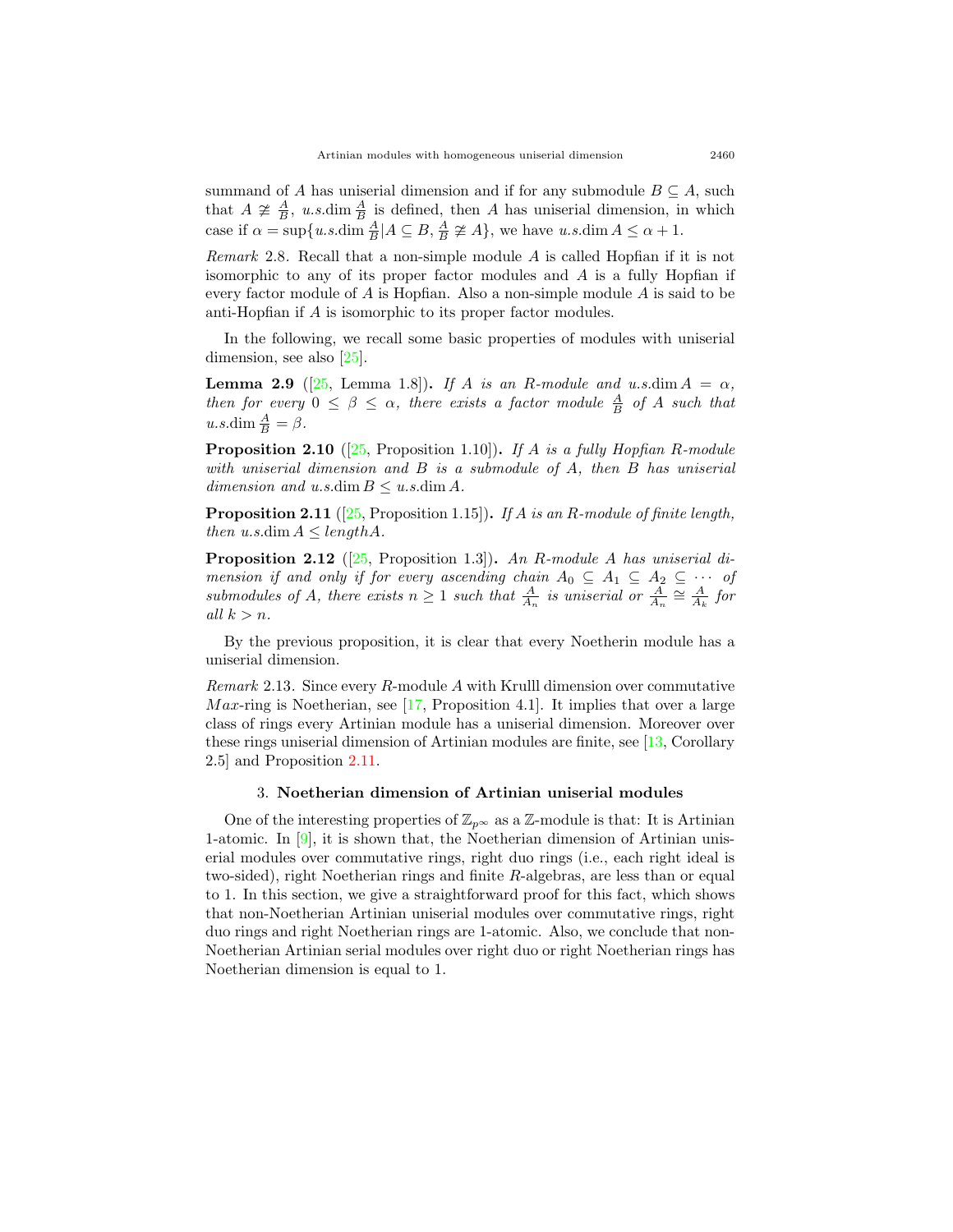2461 Alehafttan and Shirali

It is well-known that if  $A = \sum_{i \in I} A_i$  has a Krull dimension such that  $k$ -dim  $A_i \leq \alpha$  for all *i*, then  $k$ -dim  $A \leq \alpha$ . The following is its counterpart for Noetherian dimension of uniserial modules which, is stronger than [[9,](#page-13-0) Proposition 4.6].

<span id="page-5-0"></span>**Proposition 3.1.** *Let*  $A = \sum_{i \in I} A_i$  *be a uniserial R-module such that*  $n$ -dim  $A_i \leq \alpha_i$  and  $\alpha = \sup\{\alpha_i : i \in I\}$ . Then  $n$ -dim  $A \leq \alpha + 1$  and if *n*-dim  $A = \alpha + 1$ , then  $A$  is  $\alpha + 1$ -atomic.

*Proof.* Let *B* be a proper submodule of *A*, thus there exists  $i \in I$  such that  $A_i \nsubseteq B$ . Since *A* is uniserial, so  $B \subseteq A_i$ . We infer that *n*-dim  $B \leq \alpha_i$  for any proper submodule *B* of *A*. Hence *n*-dim  $A \leq \alpha + 1$ , by Lemma [2.3](#page-3-0). Now, assume that  $n$ -dim  $A = \alpha + 1$  and *B* is a proper submodule of *A*. So there exists  $i \in I$  such that  $B \subseteq A_i$  and then  $n$ -dim  $B \leq \alpha_i \leq \alpha < \alpha + 1$ . Therefore *A* is  $\alpha + 1$ -atomic. □

In view of the previous proposition, the next results are also immediate.

**Corollary 3.2.** *Let R be a ring with*  $n$ -dim  $R = \alpha$ *. If A is a uniserial Rmodule, then n-dim*  $A \leq \alpha + 1$  *<i>and if n-dim*  $A = \alpha + 1$ *, then*  $A$  *is*  $\alpha + 1$ *-atomic.* 

*Proof.* Let  $A = \sum_{i \in I} a_i R$  such that  $a_i \in A$ , for all  $i \in I$ . So *n*-dim  $a_i R =$ *n*-dim  $\frac{R}{Ann_r(a_i)} \leq \alpha$  and by in view of the proof previous proposition every proper submodule of *A* has Noetherian dimension, hence *A* has Noetherian dimension and  $n$ -dim  $A \leq \alpha + 1$ . Moreover, if  $n$ -dim  $A = \alpha + 1$ , by the proof of previous proposition,  $A$  is  $\alpha + 1$ -atomic. □

In [\[20](#page-13-7)], it is shown that every submodule of modules with countable Noetherian dimension is countably generated. Thus, the following result is immediate.

**Corollary 3.3.** *Let R be a ring whose Noetherian dimension is countable. Then every submodule of a uniserial R-module is countably generated.*

**Corollary 3.4.** *Let R be a right Noetherian ring. If A is a uniserial R-module, then*  $n$ -dim  $A \leq 1$  *and if*  $n$ -dim  $A = 1$ *, then*  $A$  *is* 1-*atomic.* 

The following is also in [[9,](#page-13-0) Corollary 4.7]. We give a short proof for completeness.

**Corollary 3.5.** *Let A be an Artinian uniserial R-module over a right duo ring. Then n*-dim  $A \leq 1$ *.* 

*Proof.* Put  $A = \sum_{i \in I} a_i R$  such that  $a_i \in A$ , for all  $i \in I$ . But  $\frac{R}{Ann_r(a_i)}$  is an Artinian ring and therefore it is Noetherian. This implies that  $a_iR$  as an  $\frac{R}{Ann_r(a_i)}$ -module is a Noetherian submodule of *A*. Consequently, *n*-dim  $A \leq 1$ , by Proposition [3.1](#page-5-0).  $\Box$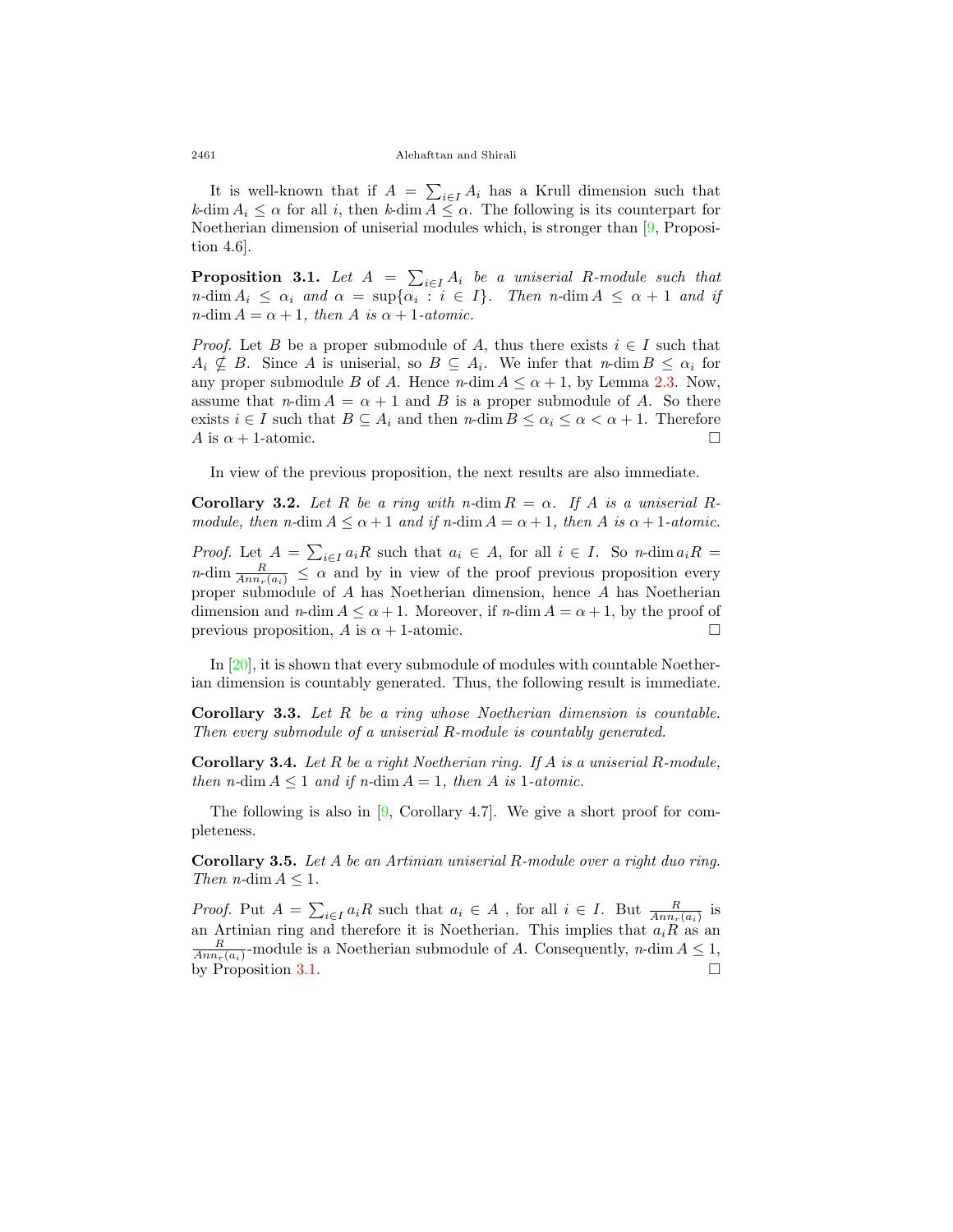The following result is now immediate. It shows that non-Noetherian Artinian uniserial modules are 1-atomic, it also follows from statement in the " Note added in the proof", in [\[9](#page-13-0)].

<span id="page-6-0"></span>**Theorem 3.6.** *Let A be a non-Noetherian Artinian uniserial R-module over a right duo* (*or, a right Noetherian*) *ring. Then A is* 1*-atomic.*

*Proof.* Let  $A = \sum_{i \in I} a_i R$  such that  $a_i \in A$ , for all  $i \in I$ . But  $a_i R \cong \frac{R}{Ann_r(a_i)}$ is a Noetherian submodule of *A*. Moreover, the proof of Proposition [3.1](#page-5-0), shows that each proper submodule of *A* is Noetherian, and by Proposition [3.1,](#page-5-0) *A* is 1-atomic.  $\Box$ 

The following corollary is now immediate.

<span id="page-6-1"></span>**Corollary 3.7.** *Let A be a non-Noetherian Artinian serial module over a right duo* (*or, a right Noetherian*) *ring R. Then n*-dim  $A = 1$ *.* 

*Proof.* Since  $A = \bigoplus_{i=1}^{n} A_i$  (note, *A* has finite Goldie dimension), where each  $A_i$  is an Artinian uniserial *R*-module. By Theorem [3.6,](#page-6-0) *n*-dim  $A_i = 1$  for each  $i = 1, ..., n$ . Thus *n*-dim  $A = \sup\{n \text{-dim } A_i : i = 1, ..., n\} = 1$  and we are done.  $\Box$ 

*Remark* 3.8*.* We recall that an *R*-module *A* is called *α*-short if for every submodule *B* of *A*, either  $n$ -dim  $B \leq \alpha$  or  $n$ -dim  $\frac{A}{B} \leq \alpha$  and  $\alpha$  is the least ordinal number with this property. We know that if  $A$  is  $\alpha$ -short module, then either  $n\text{-dim } A = \alpha$  or  $n\text{-dim } A = \alpha + 1$ , see [\[10](#page-13-10), Proposition 1.12].

From Corollary [3.7](#page-6-1) and the previous remark, we obtain the following result, see also [[9,](#page-13-0) Corollary 4.10].

**Corollary 3.9.** *Let A be an Artinian R-module over a right duo* (*or, a right Noetherian*) *ring R, such that for each proper submodule B of A, either B or*  $\frac{A}{B}$  *is a serial module, then n*-dim  $A \leq 2$ *.* 

Let *S* be a finite *R*-algebra (i.e.,  $S = R + Re_1 + Re_2 + \cdots + Re_n$ ,  $Re_i =$  $e_iR, 1 \leq i \leq n$ . It is well known that if *A* is a *S*-module with Noetherian dimension, *n*-dim  $A_S = n$ -dim  $A_R$ , see [[23\]](#page-13-4).

**Corollary 3.10.** *Let R be a commutative ring, and S be a finite R-algebra. If A is an Artinian uniserial R-module, then n*-dim  $A_S = n$ -dim  $A_R \leq 1$  *and if A<sup>S</sup> is a non-Noetherian module, then A<sup>S</sup> is* 1*-atomic.*

Thus we have the following result, which is also in [[9,](#page-13-0) Corollary 4.14].

**Corollary 3.11.** *Let R be a commutative ring, and S be a finite R-algebra. If A is an Artinian serial R-module, then*  $n$ *-dim*  $A_S = n$ *-dim*  $A_R \leq 1$ *.* 

As a consequence of the above result we can easily see that if *A* is a *S*-module such that as an *R*-module is Artinian serial, where *S* is an  $n \times n$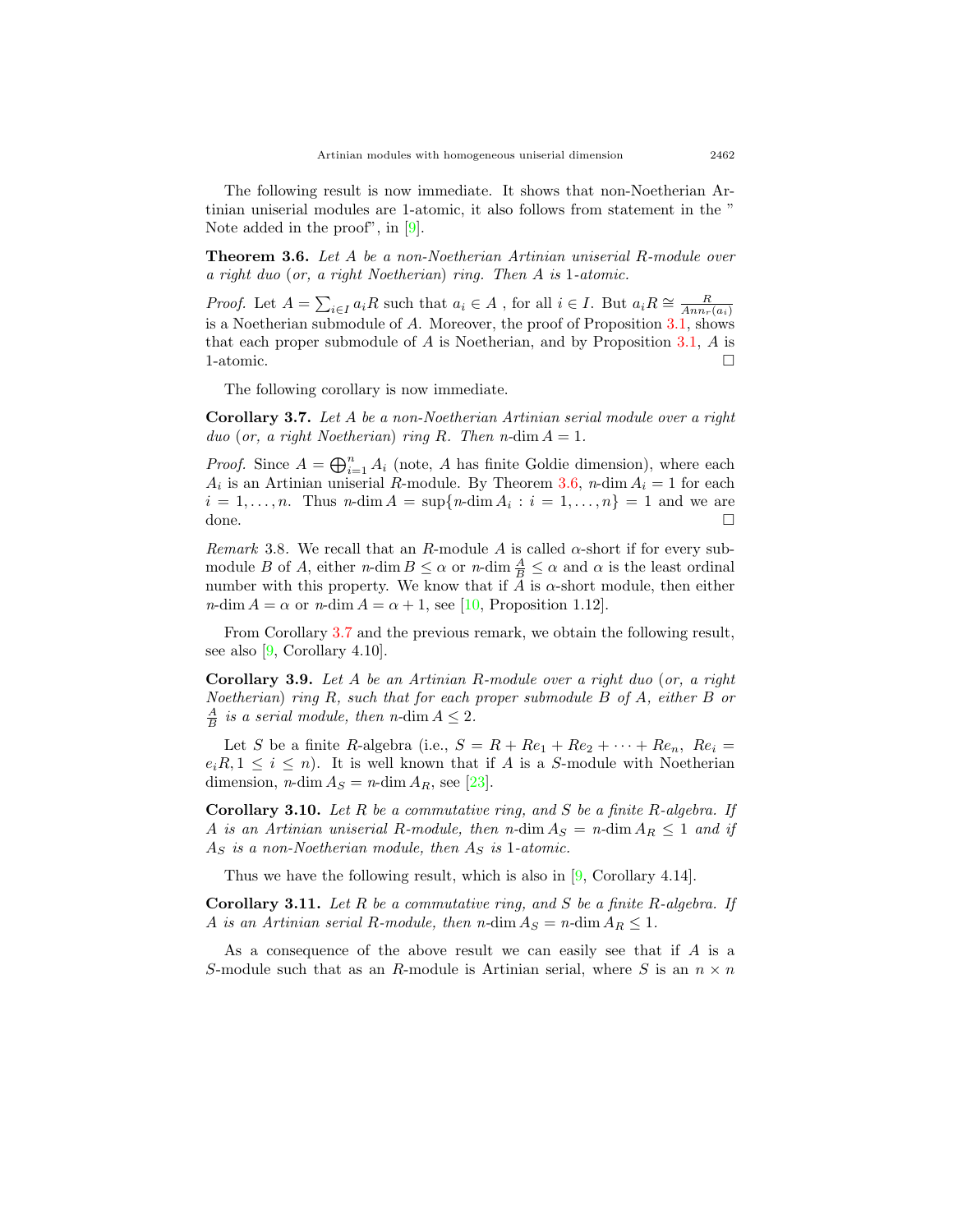matrices over a right duo ring *R*, then  $n$ -dim  $A_S = n$ -dim  $A_R \leq 1$ .

Since every anti-Hopfian module is an Artinian uniserial module, see [\[14](#page-13-11), Proposition 1], thus the following results are now immediate.

<span id="page-7-0"></span>**Corollary 3.12.** *If R is a right duo* (*or, a right Noetherian*) *ring and A is a non-Noetherian anti-Hopfian R-module* (*e.g.,*  $\mathbb{Z}_{p^{\infty}}$ )*, then A is* 1*-atomic.* 

**Corollary 3.13.** *Let R be either right duo or right Noetherian. If A is an R-module such that every essential submodule of A is anti-Hopfian, then*  $n$ -dim  $A \leq 2$ .

*Proof.* It is evident that for each essential submodule *E* of *A*, we have  $n\text{-dim } E \leq 1$ , by Corollary [3.12](#page-7-0). Moreover each submodule is contained in an essential submodule. In what follows, we observe that  $n\text{-dim } A \leq 2$ , by Lemma [2.3](#page-3-0).  $\Box$ 

# 4. **Noetherian dimension of Artinian modules with homogeneous uniserial dimension**

In [[19,](#page-13-2) Example 3], it is shown that there is a uniserial module *A* with any Noetherian dimension, i.e.,  $1 = u.s.\dim A < n$ -dim *A*, also  $u.s.\dim \mathbb{Z} = \omega$ , note that  $u.s.\dim \mathbb{Z}_n < n$ , by Proposition [2.11,](#page-4-0) for all *n*, let  $P_n$  is the first prime number greater than *n* and  $A = \frac{\mathbb{Z}}{(2 \times 3 \times \cdots \times P_n)\mathbb{Z}} \cong \mathbb{Z}_2 \oplus \mathbb{Z}_3 \oplus \cdots \oplus \mathbb{Z}_{P_n}$ , which is  $u.s.\dim A \geq n$ . That is there exists quotient module of  $\mathbb Z$  with uniserail dimension greater than or equal to  $n$ , for each positive integer number *n*. In what follows, we observe that  $u.s.\dim\mathbb{Z} = \omega$ . Therefore  $0 = n$ -dim  $\mathbb{Z} < u.s.\dim \mathbb{Z} = \omega$ . Thus, one cannot decide which one is smaller, in general. But we shall briefly, show that the Noetherian dimension of every Artinian module, with homogeneous uniserial dimension, over a right duo (or, a right Noetherian) ring, is less than or equal to 1.

We introduce the next definition.

**Definition 4.1.** A non-simple module *A* is called weakly Hopfian (briefly, wh), if for any simple submodule *S* of *A*,  $A \ncong \frac{A}{S}$ , and *A* is a weakly fully Hopfian (briefly, wfh), if every factor module of *A* is weakly Hopfian.

**Lemma 4.2.** *Let A be an Artinian wfh R-module with uniserial dimension. Then for all submodules B of A, there exists submodule D of B, which*  $\frac{B}{D}$  *has uniserial dimension.*

*Proof.* The proof is by transfinite induction on *u.s.*dim  $A = \alpha$ . The case  $\alpha = 1$ is clear. Now assume that  $\alpha > 1$  and the result is true for all ordinals  $\gamma < \alpha$ . For any submodule *B* of *A*, if *B* has uniserial dimension, we are through. If *B* has no uniserial dimension, then *B* is not simple and contains a simple submoule,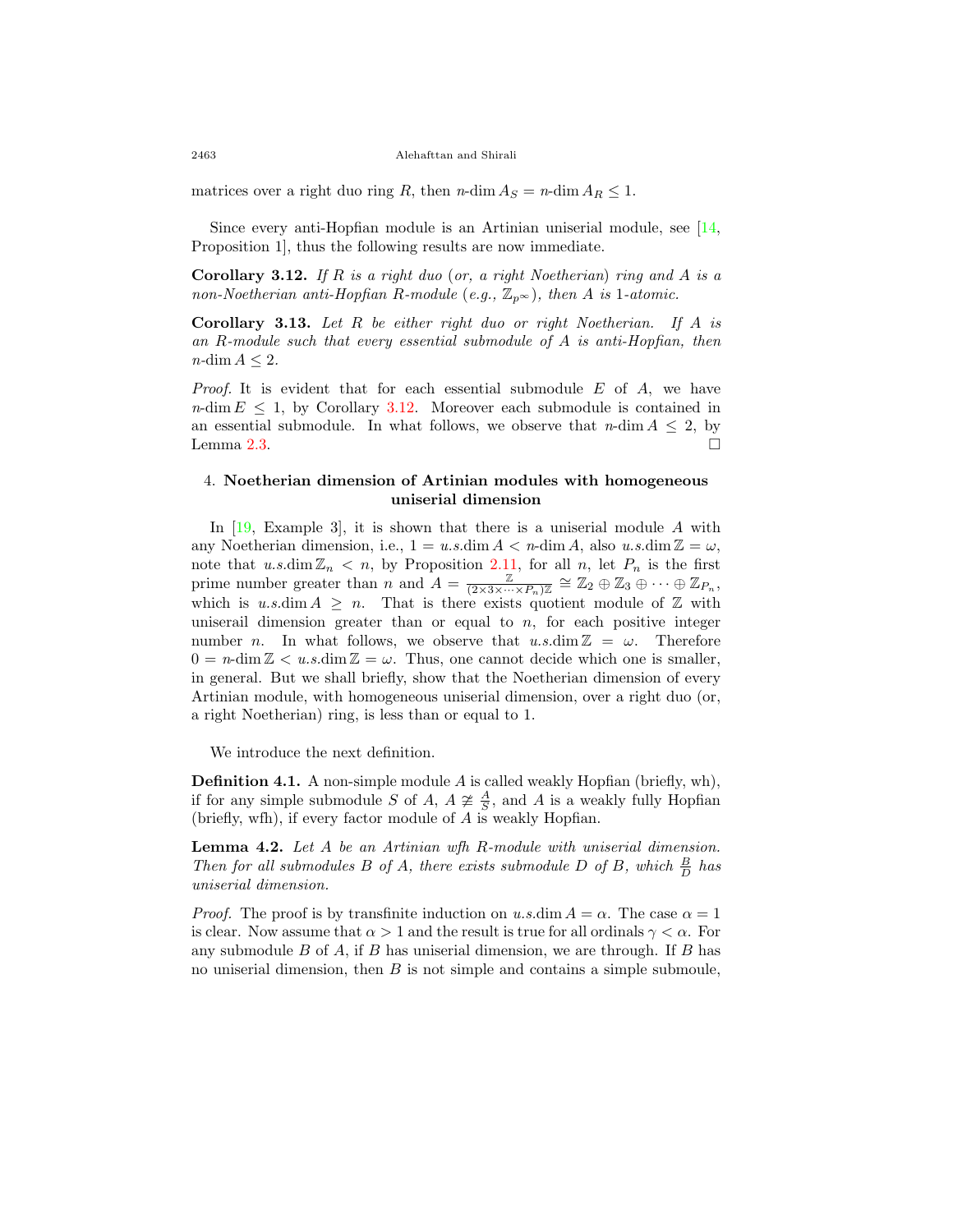*C* say. Since  $\frac{A}{C} \not\cong A$ , we infer that *u.s.*dim  $\frac{A}{C} = \gamma < \alpha$ . Finally, by induction hypothesis  $\frac{B}{C}$  has a submodule,  $\frac{D}{C}$  say, such that  $\frac{B}{D}$  has uniserial dimension and we are done. □

**Lemma 4.3.** *Let R be a right duo* (*or, a right Noetherian*) *ring and let A be an Artinian wfh R-module with uniserial dimension. Then n-dim*  $A \leq 1$ *.* 

*Proof.* Let *n*-dim  $A = \alpha$ . By what we have already mentioned in the introduction, there is an  $\alpha$ -atomic submodule *B* of *A*. By the previous proposition, there exists submodule *D* of *B*, such that  $\frac{B}{D}$  has uniserial dimension. Note that, by Lemma [2.9,](#page-4-1)  $\frac{B}{D}$  has a submodule  $\frac{C}{D}$  such that  $\frac{B}{C}$  is a uniserial module. Thus  $\alpha = n$ -dim  $B = n$ -dim  $\frac{B}{C} \leq 1$ , by Theorem [3.6](#page-6-0) and hence *n*-dim  $A \leq 1$ . □

Since every fully Hopfian module is wfh, we immediately obtain the following result.

**Corollary 4.4.** *Let A be an Artinian fully Hopfian R-module with uniserial dimension, where R is either right duo or right Noetherian, then n-*dim *A ≤* 1*.*

The following is more generalized than Theorem [3.6](#page-6-0).

<span id="page-8-0"></span>**Proposition 4.5.** *Let R be a right duo* (*or, a right Noetherian*) *ring and let A be a non-Noetherian Artinian module. Then the following statements hold;*

- (1) *If A is a uniserial module, then A is* 1*-atomic.*
- (2) *If A is an α-atomic module whose uniserial dimension is greater than* 1*, then*  $\alpha < u.s.d$ *im A.*
- (3) *If A is an α-atomic module with uniserial dimension, then A is* 1*-atomic.*

*Proof.* (1) It is clear, by Theorem [3.6](#page-6-0).

(2) The proof is by transfinite induction on *β*, where *u.s.*dim *A* = *β*. If *β* = 2, then there exists a proper submodule *B* of *A* such that  $\frac{A}{B} \ncong A$  (for otherwise *A* is uniserial), so  $u.s.\dim\frac{A}{B} < 2$  implies that  $\frac{A}{B}$  is an Artinian uniserial module. Thus *n*-dim  $A = n$ -dim  $\frac{A}{B} \leq 1 < 2 = \beta$ , by [\[18](#page-13-3)]. Inductively we assume that the claim is valid for  $\gamma < \beta$ . Since *A* is not uniserial module, thus there exists a proper submodule *B* of *A* such that  $\frac{A}{B} \ncong A$ , therefore *u.s.*dim  $\frac{A}{B} < u.s.\dim A =$ *β*. So By induction hypothesis *n*-dim  $\frac{A}{B}$  < *u.s.*dim  $\frac{A}{B}$  < *β*. Therefore *n*-dim *A* = *n*-dim  $\frac{A}{B} < \beta$ . That is  $\alpha < \beta$ .

(3) let *A* be an Artinian *α*-atomic module and *u.s.*dim  $A = \beta$ . If  $\beta = 1$ , we are through. Now we suppose that  $u.s.\dim A = \beta > 1$ . So there exists a submodule *B* of *A* such that *u.s.*dim  $\frac{A}{B} = 1$ , by Lemma [2.9.](#page-4-1) This shows that  $\frac{A}{B}$  is an Artinian uniserial module and hence  $\frac{A}{B}$  is 1-atomic, by Theorem [3.6](#page-6-0). Thus *A* is 1-atomic.  $\Box$ 

We know that every submodule of a uniserial module is uniserial. So it is natural to give the following definition.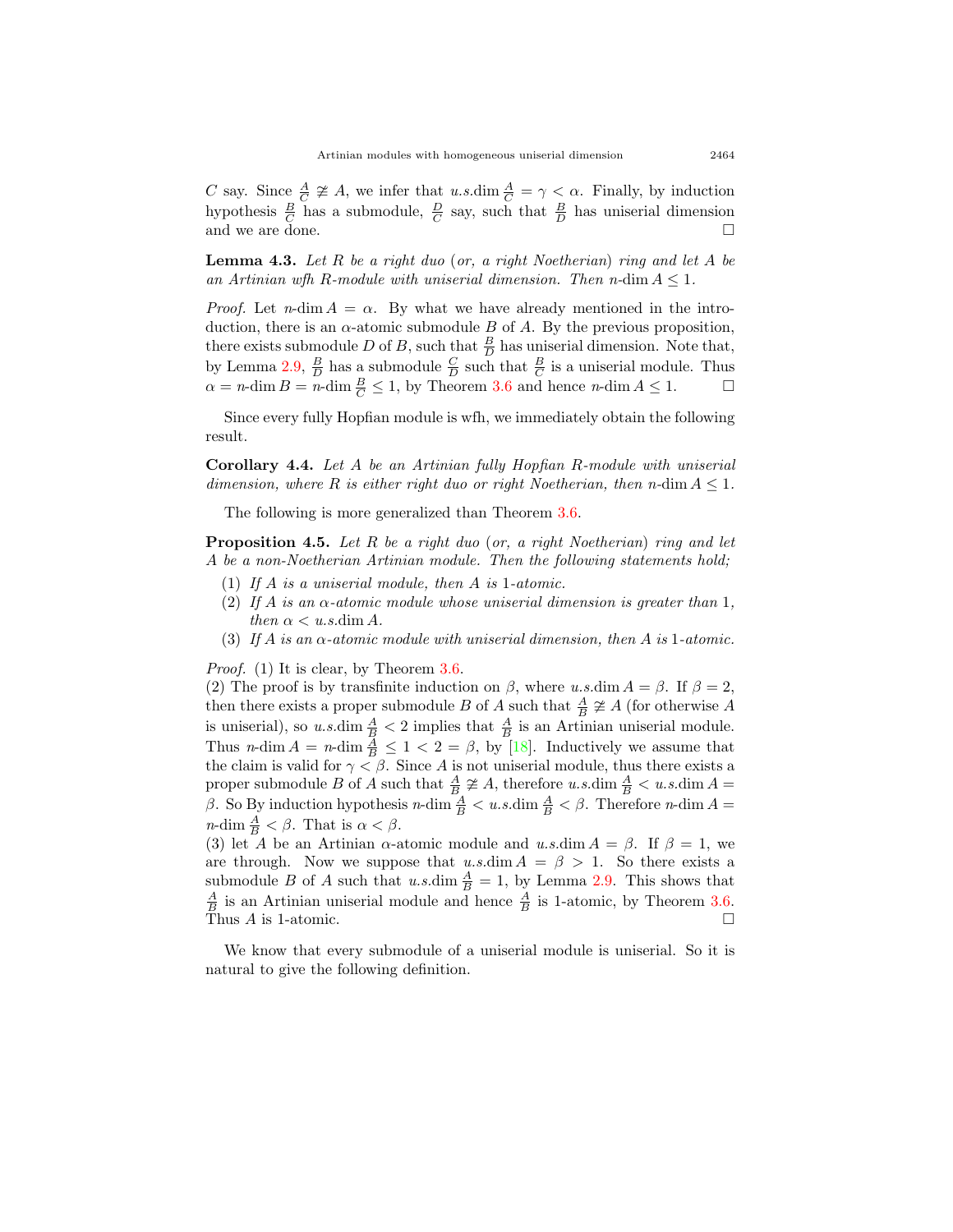**Definition 4.6.** An *R*-module *A* has homogeneous uniserial dimension, if every submodule of *A* has uniserial dimension.

**Example 4.7.** Every uniserial module has homogeneous uniserial dimension. Moreover, by Proposition [2.10,](#page-4-2) every fully Hopfian module with uniserial dimension, has homogeneous uniserial dimension.

The next lemma is also needed, see [[23,](#page-13-4) [18,](#page-13-3) [7,](#page-13-6) [3\]](#page-13-12).

**Lemma 4.8.** *Let A be an R-module with Noetherian dimension. Then*  $n$ -dim  $A = \sup\{n$ -dim  $\frac{B}{C} : C \subseteq B$  *are submodules of*  $A$  *and*  $\frac{B}{C}$  *is atomic*}

We may now present the following fact, whose proof, in view of Proposition [4.5,](#page-8-0) and the previous lemma, is straightforward and so it is omitted. We should emphasize that this is a generalization of Theorem [3.6.](#page-6-0)

<span id="page-9-0"></span>**Proposition 4.9.** *Let A be an Artinian R-module, with homogeneous uniserial dimension, where*  $R$  *is either right duo or right Noetherian, then n-dim*  $A \leq 1$ *.* 

*Remark* 4.10*.* Let  $R = F[x_1, x_2, \ldots, x_n]$ , where *F* is a field. So *R* is a commutative Noetherian ring and every maximal ideal *M* of *R*, has rank exactly *n* (i.e., there exists a chain of prime ideals of length *n* desending from *M*, but no longer chain). Let  $A = E(S)$  be the injective envelope of a simple *R*-module *S*. By [\[27](#page-14-2), Theorem 2], *A* is an Artinian module and by [[7,](#page-13-6) Poroposion 5], *n*-dim  $A = Rank(M)$ , where *M* is a maximal ideal of *R* such that  $S \cong \frac{R}{M}$ . Thus there exists Artinian modules with Noetherian dimension of any natural number, see also [[9\]](#page-13-0). Therefore, by taking *A* to be an Artinian module over *R* with  $n$ -dim  $A > 1$ , we infer that A has no uniserial dimension.

If in Theorem [2.4](#page-3-1), we trade off general non-commutative rings, by either right duo or right Noetherian rings, then below, we may extend this theorem to modules with homogeneous uniserial dimension.

**Corollary 4.11.** *Let A be an Artinian R-module with homogeneous uniserial dimension, where*  $R$  *is either right duo or right Noetherian. Then n*-dim  $A =$ *dp-*dim *A.*

*Proof.* Let  $dp \dim A = \alpha$ . If  $\alpha = 0$ , then clearly *n*-dim  $A = 0$ . We assume that  $\alpha > 0$ , i.e., *A* is not Noetherian. Since  $0 < \alpha = dp$ -dim  $A \leq n$ -dim  $A \leq 1$ , therefore  $\alpha = dp$ -dim  $A = 1$ . This completes the proof. □

**Corollary 4.12.** *Let A be an Artinian R-module, which is a direct sum of modules with homogeneous uniserial dimension, where R is either right duo or right Noetherian. Then n-dim*  $A = dp$ *-dim*  $A$ *.* 

We conclude the following result, which is also [[9](#page-13-0), Theorem 4.3].

**Corollary 4.13.** *Let A be an Artinian serial R-module, where R is either right duo or right Noetherian. Then n-dim*  $A = dp$ *-dim*  $A$ *.*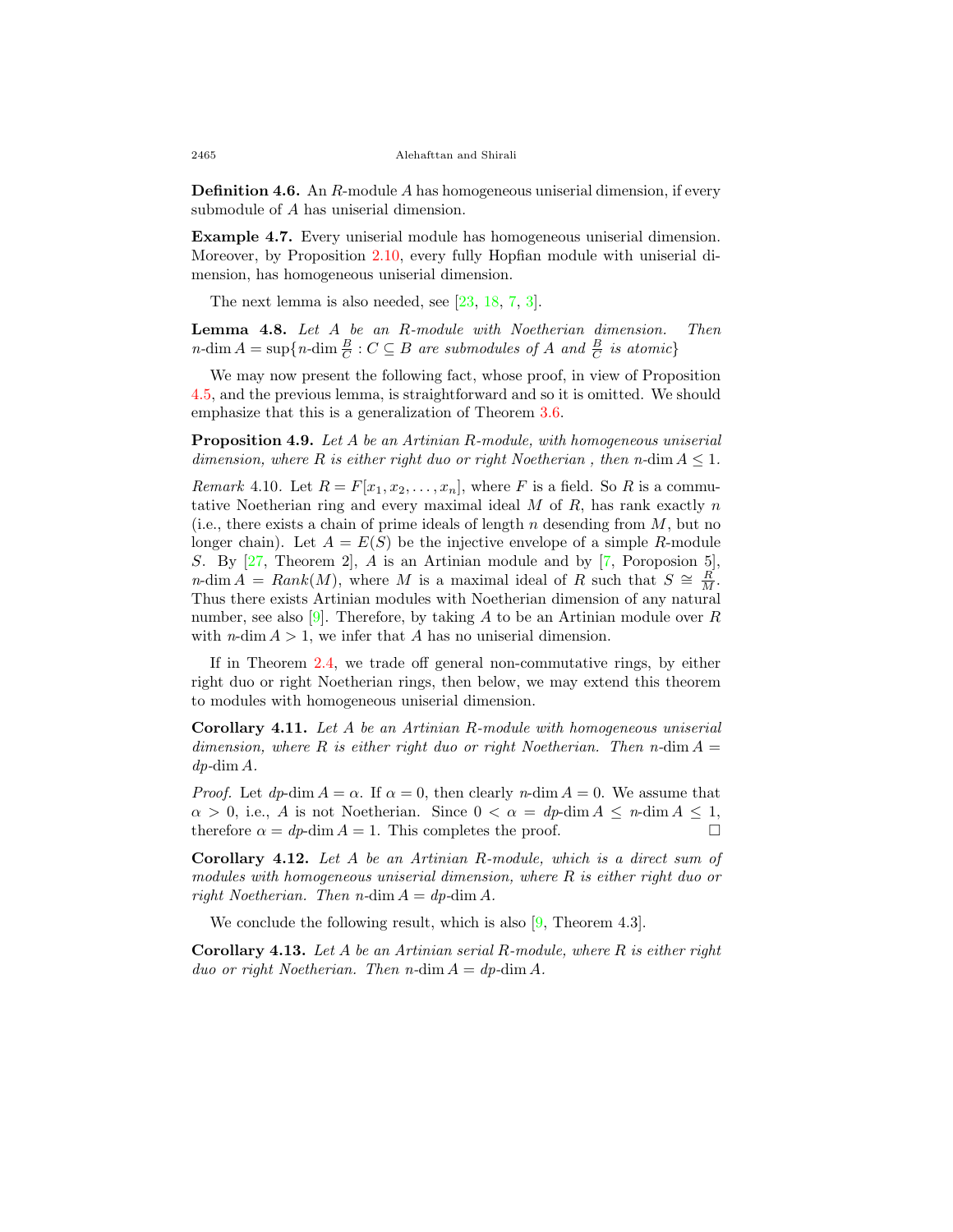The following proposition, which is in  $[23,$  $[23,$  Theorem 2.4,  $[1,$  $[1,$  Proposition 2.2 and [\[9](#page-13-0), Proposition 1.1], is needed.

<span id="page-10-0"></span>**Proposition 4.14.** *The following statement are equivalent for any R-module A and any ordinal*  $\alpha \geq 0$ *:* 

- (1) *A is a qfd R-module and for any*  $N \subset P \subseteq A$ *, there exists X with*  $N \subseteq X \subset P$  *with*  $n$ -dim  $\frac{P}{X} \leq \alpha$ .
- (2)  $n\text{-dim } A \leq \alpha$ .

A module *A* is called finitely embedded (f.e.), if *A* has a finitely generated essential socle. It is easy to see that every module has a f.e. factor module, see [\[20,](#page-13-7) Comments, preceding Lemma 1.1]. It is also well-known that for a commutative ring *R*, every finitely embedded module is Artinian if and only if *R* is a locally Noetherian ring (i.e., *R<sup>M</sup>* is Noetherian for every maximal ideal *M* of *R*), see [\[27](#page-14-2), Theorem 2]. Moreover if *R* is a Noetherian duo ring, then an *R*-module *A* is f.e., if and only if is Artinian, see [[13](#page-13-9), Theorem 2.4]. In view of this comment and Proposition [4.14](#page-10-0), we have the following result, which is a generalization of Proposition [4.9](#page-9-0).

**Theorem 4.15.** *Let A be a qfd R-module with homogeneous uniserial dimension, where R is a locally Noetherian* (*or, a Noetherian right duo*) *ring. Then*  $n$ -dim  $A \leq 1$ .

*Proof.* It suffices to prove that *A* satisfies part (1) of the previous proposition. For each  $N \subseteq P \subseteq A$ ,  $B = \frac{P}{N}$  has a nonzero quotient module which is finitely embedded,  $\frac{B}{C}$  say. But,  $\frac{B}{C}$  is an Artinian module with homogeneous uniserial dimension, by the previous comment. In view of Proposition [4.9](#page-9-0), *n*-dim  $\frac{B}{C} \leq 1$ . Consequently, *n*-dim  $A \leq 1$ , by Proposition [4.14](#page-10-0) and Remark [2.7.](#page-3-2) □

Proiposition [2.10](#page-4-2), and the previous theorem, immediately yield the following result.

**Corollary 4.16.** *Let A be fully Hopfian and qfd with uniserial dimension over a locally Noetherian* (*or, a Noetherian duo*) *ring*  $R$ *. Then n*-dim  $A \leq 1$ *.* 

We know that every Noetherian module has both uniserial dimension and Krull dimension. In what follows, we show that the latter dimension is bounded by the former dimension for Noetherian modules.

**Theorem 4.17.** *Let A be a Noetherian R-module, then k-dim*  $A \leq u.s.\dim A$ *. Moreover, if k-dim*  $A = u.s.dim A > 1$ *, then A is α-critical, where*  $\alpha =$ *u.s.*dim *A.*

*Proof.* The proof is by transfinite induction on  $k$ -dim  $A = \gamma$ . The case  $\gamma = 0$ is clear. Assume that  $\gamma > 0$  and the result is true for all ordinals  $\beta < \gamma$ . Let  $A_1 \supseteq A_2 \supseteq \cdots$  be a descending chain of submodules of  $A$ , there exists  $n \geq 1$ , such that  $k$ -dim  $\frac{A_k}{A_{k+1}} < \gamma$ , for all  $k \geq n$ . By induction hypothesis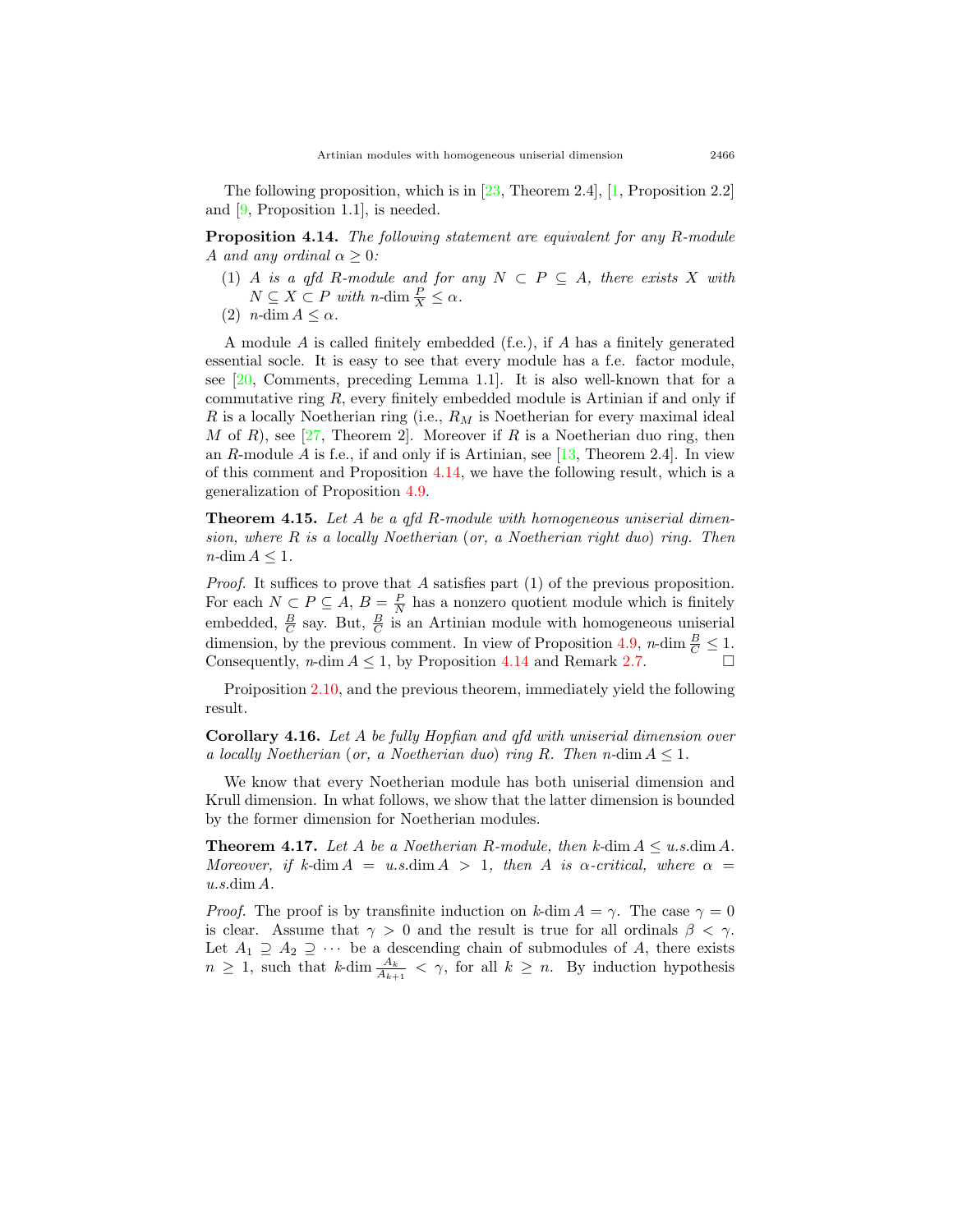#### 2467 Alehafttan and Shirali

 $k$ -dim  $\frac{A_k}{A_{k+1}} \leq u.s.\dim\frac{A_k}{A_{k+1}} < u.s.\dim A$ . Therefore  $\gamma \leq \alpha$  and we are done. Now if  $k$ -dim  $A = u.s.\dim A = \alpha > 1$ , then for each submodule *B* of  $A$ ,  $\frac{A}{B} \ncong A$ and so  $u.s.\dim\frac{A}{B} < u.s.\dim A = k\tanh A$  (note, every Noetherian module is fully Hopfian). Consequently,  $k$ -dim  $\frac{A}{B} \le u.s.\dim \frac{A}{B} < k$ -dim *A*, that is *A* is  $\alpha$ -critical.

**Corollary 4.18.** *Let A be a Noetherian uniserial module, then*  $k$ -dim  $A \leq 1$ *.* 

# 5. **qu-uniserial modules**

In this section we introduce the concept qu-uniserial modules and extend some of basic results of Artinian modules with uniserial dimension to Artinian qu-uniserial modules.

Next, we give our definition of qu-uniserial modules.

**Definition 5.1.** Let *A* be an *R*-module. A proper submodule *B* of *A* is called a qu-uniserial and denoted by  $B \nsubseteq A$  if  $\frac{A}{B}$  has uniserial dimension.

Also, an *R*-module *A* is defined to be qu-uniserial if any of its submodules is contained in a qu-uniserial submodule. Equivalently, for each proper submodule *B* of *A*, there exists a proper submodule *C* of *A*, such that  $B \subseteq C$  and  $\frac{A}{C}$  is a uniserial module, by Lemma [2.9](#page-4-1). In other words, every nonzero quotient module of *A* has a proper qu-uniserial submodule.

*Remark* 5.2*.* It is clear that if *A* is a module with uniserial dimension, then *A* is a qu-uniserial module, by Remark [2.7](#page-3-2). We recall that a ring *R* is a Max-ring if and only if , every nonzero *R*-module has a Maximal submodule or equivalently, every *R*-submodule of a nonzero module *A* over a Max-ring *R* is contained in a maximal submodule of *A*.

Hence, every module over a Max-ring *R*, is qu-uniserial. In particular every ring *R* with identity as an *R*-module, is qu-uniserial.

<span id="page-11-0"></span>**Lemma 5.3.** *Let A be a qu-uniserial module. Then every factor module of A is a qu-uniserial module.*

*Proof.* Let  $\frac{A}{B}$  be a nonzero quotient module of *A* and  $\frac{C}{B}$  be a proper submodule of  $\frac{A}{B}$ , so *C* is a proper submodule of *A*. Thus there exists a qu-uniserial submodule *D* of *A* such that  $C \subseteq D$  and  $\frac{A}{D} \cong \frac{A/B}{D/B}$  has uniserial dimension. Hence  $\frac{D}{B}$  is a qu-uniserial submodule of  $\frac{A}{B}$  and  $\frac{C}{B} \subseteq \frac{D}{B}$ , so  $\frac{A}{B}$  is qu-uniserial.  $\Box$ 

<span id="page-11-1"></span>**Lemma 5.4.** Let  $B$  be a proper submodule of a module  $A$ . If  $B$  and  $\frac{A}{B}$  are *qu-uniserial modules, then A is a qu-uniserial module.*

*Proof.* Let *C* be a proper submodule of *A*. If  $C + B = A$ , then  $C \cap B \subsetneq B$ . So there exists a qu-uniserial submodule *D* of *B* such that  $C \cap B \subseteq D \subsetneq^{\mathfrak{qu}} B$ . But  $\frac{A}{C+D} = \frac{C+B}{C+D} \cong \frac{B}{D}$ , so  $C + D \subsetneq^{\text{qu}} A$  and  $C \subseteq C + D$ . Now if  $C + B \subsetneq A$ ,  $\frac{C+B}{B}$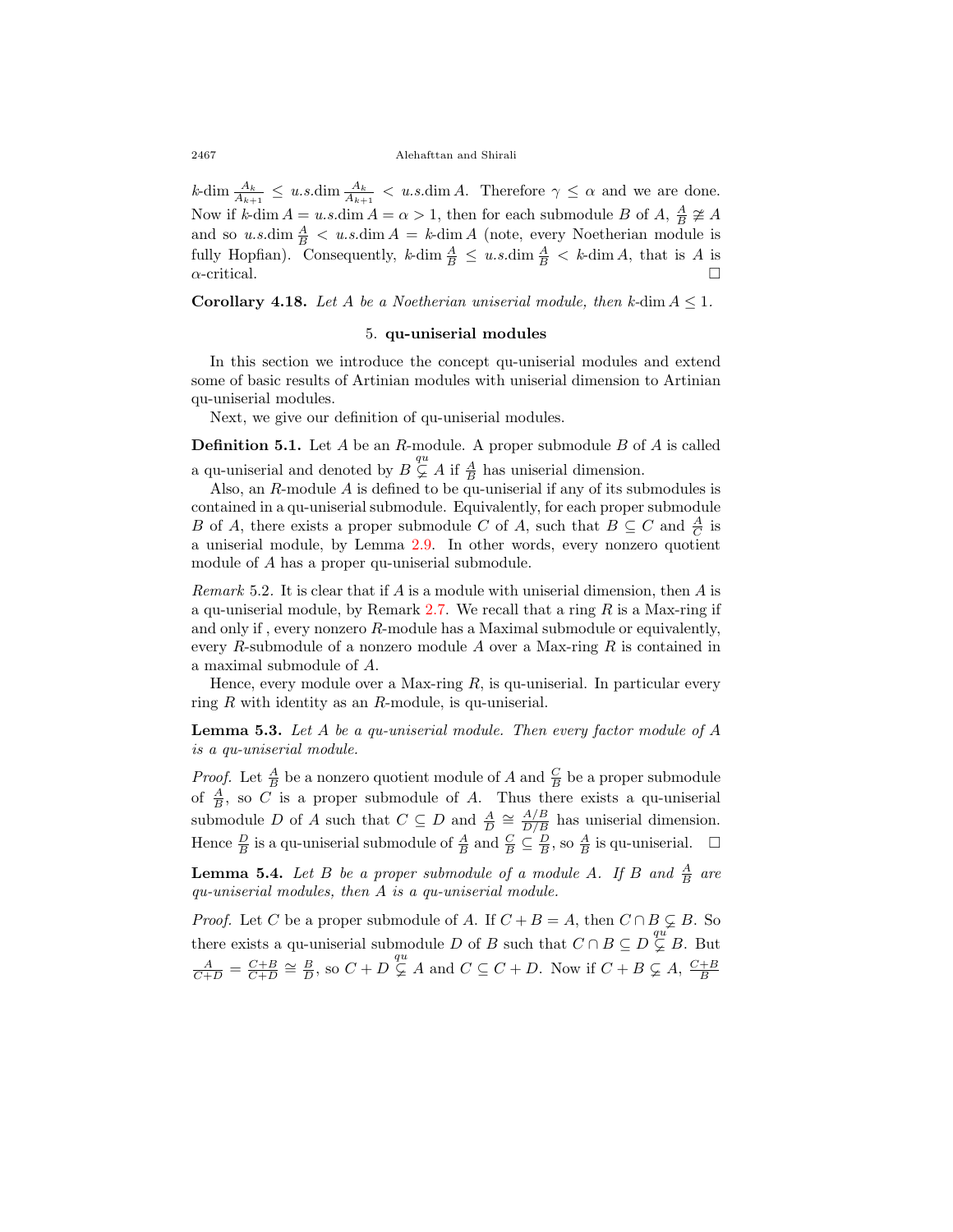may be zero. Then  $\frac{C+B}{B} \subsetneq \frac{A}{B}$ , so there exists a qu-uniserial submodule  $\frac{D}{B}$  of  $\frac{A}{B}$ such that  $\frac{C+B}{B} \subseteq \frac{D}{B}$  $\overline{Q}_{\frac{1}{2}}^{\tilde{u}}$  **B**  $\leq$  *C*  $\leq$  *C* + *B*  $\subseteq$  *D*  $\frac{q\tilde{u}}{\varphi}$  *A*. Thus *A* is a qu-uniserial module.  $\Box$ 

In view of Lemma [5.3](#page-11-0) and Lemma [5.4](#page-11-1), we conclude the following results.

**Corollary 5.5.** *Let*  $0 \to C \to A \to B \to 0$  *be an exact sequence of R-modules. Then:*

- (1) *Let A be a qu-uniserial module. Then B is a qu-uniserialmodule.*
- (2) *If C and B are qu-uniserial modules, then A is a qu-uniserial module.*

**Corollary 5.6.** Let  $A = \sum_{i=1}^{n} \oplus A_i$ . If  $A_i$  is a qu-uniserial module, for each *i, then A is a qu-uniserial module.*

**Theorem 5.7.** Let  $B$  be a small submodule of  $A$ . Then  $\frac{A}{B}$  is a qu-uniserial *module if and only if A is so.*

*Proof.* We suppose that  $\frac{A}{B}$  is a qu-uniserial module. Let *K* be a proper submodule of *A*. Since *B* is a small submodule of *A*, we infer that  $K + B$  is a proper submodule of *A*. Hence there exists a qu-uniserial submodule  $\frac{X}{B}$  of  $\frac{A}{B}$ such that  $\frac{K+B}{B} \subseteq \frac{X}{B}$ . Thus *X* is a qu-uniserial submodule of *A* such that  $K \subseteq X$ . This shows that *A* is qu-uniserial and we are done. Conversely, let *A* be a qu-uniserial module. By Lemma [5.3,](#page-11-0) we infer that  $\frac{A}{B}$  is a qu-uniserial module.  $\Box$ 

**Theorem 5.8.** *Let A be an Artinian R-module, such that any of its submodule is qu-uniserial, where R is a right duo* (*or, a right Noetherian*) *ring. Then*  $n$ -dim  $A \leq 1$ .

*Proof.* It suffices to prove that *A* satisfies part (1) of the proposition [4.14.](#page-10-0) For each  $N \subset P \subseteq A$ ,  $B = \frac{P}{N}$  has a nonzero quotient module, say  $\frac{B}{C}$ , which is an Artinian with uniserial dimension, by Remark [2.7.](#page-3-2) In view of Proposition [4.9](#page-9-0), *n*-dim  $\frac{B}{C} \leq 1$ . Consequently, *n*-dim  $A \leq 1$ , by Proposition [4.14](#page-10-0). □

**Corollary 5.9.** *Let R be either right duo ring or right Noetherian ring and A be an Artinian R-module. If there exists a small submodule B of A such that every submodule of*  $\frac{A}{B}$  *is a qu-uniserial module. Then n*-dim  $A \leq 1$ *.* 

## **Acknowledgements**

We would like to thank the referee for careful reading of this article and giving useful comments.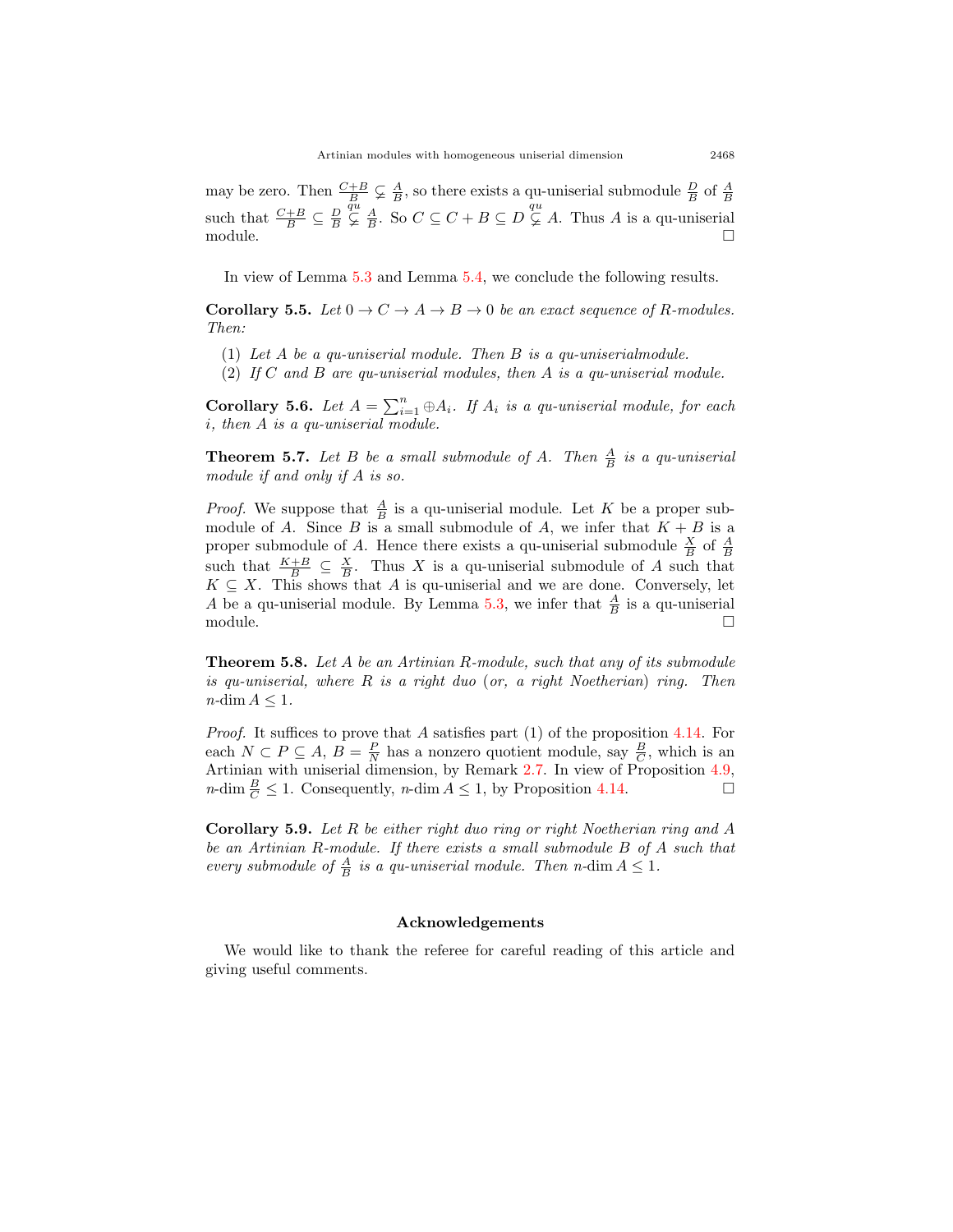#### 2469 Alehafttan and Shirali

### **REFERENCES**

- <span id="page-13-13"></span>[1] T. Albu and S. Rizvi, Chain condition on quotient finite dimensional modules, *Comm. Algebra* **29** (2001), no. 5, 1909–1928.
- [2] T. Albu and P.F. Smith, Localization of modular lattices, Krull dimension, and the Hopkins-Levitzki theorem (I), *Math. Proc. Cambridge Philos. Soc.* **120** (1996), no. 1, 87–101.
- <span id="page-13-12"></span>[3] T. Albu and P.F. Smith, Dual Krull dimension and duality, *Rocky Mountain J. Math.* **29** (1999), no. 4, 1153–1165.
- [4] T. Albu and L. Teply, Generalized deviation of posets and modular lattices, *Discrete Math.* **214** (2000), no. 1-3, 1–19.
- <span id="page-13-5"></span>[5] T. Albu and P. Vamos, Global Krull dimension and global dual Krull dimension of valuation rings, in: Abelian Groups, Module Theory, and Topology (Padua, 1997), pp. 37–54, Lecture Notes in Pure and Appl. Math. 201, Dekker, New York, 1998.
- [6] F.W. Anderson and K.R. Fuller, Rings and categories of modules, Grad. Texts Math., 13 , Springer, Berlin, 1992.
- <span id="page-13-6"></span>[7] L. Chambless, *N*-Dimension and *N*-critical modules. Application to Artinian modules, *Comm. Algebra*. **8** (1980), no. 16, 1561–1592.
- [8] M. Davoudian, A. Halali and N. Shirali, On *α*-almost Artinian modules, *Open Math.* **14** (2016) 404–413.
- <span id="page-13-0"></span>[9] M. Davoudian and O.A.S. Karamzadeh, Artinian serial modules over commutative (or, left Noetherian) rings are at most one step away from being Noetherian, *Comm. Algebra* **44** (2016), no. 9, 3907–3917.
- <span id="page-13-10"></span>[10] M. Davoudian, O.A.S. Karamzadeh and N. Shirali, On *α*-short modules, *Math. Scand.* **114** (2014), no. 1, 26–37.
- [11] A. Facchini, Loewy and Artinian modules over Commutative rings, *Ann. Mat. Pura Appl. (4)* **128** (1980), 359–374.
- [12] R. Gordon and J.C. Robson, Krull dimension, Mem. Amer. Math. Soc. 133, Amer. Math. Soc. Providence, RI, 1973.
- <span id="page-13-9"></span>[13] J. Hashemi, O.A.S. Karamzadeh and N. Shirali, Rings over which the Krull dimension and the Noetherian dimension of all modules coincide, *Comm. Algebra* **37** (2009), no. 2, 650–662.
- <span id="page-13-11"></span>[14] Y. Hirano and I. Mogami, Modules whose proper submodules are non-hopf kernels, *Comm. Algebra* **15** (1987), no. 8, 1549–1567.
- [15] O.A.S. Karamzadeh, Noetherian-dimension, PhD. Thesis, Exeter, 1974.
- [16] O.A.S. Karamzadeh and M. Motamedi, On *α*-*DICC* modules, *Comm. Algebra* **22** (1994), no. 6, 1933–1944.
- <span id="page-13-8"></span>[17] O.A.S. Karamzadeh and M. Motamedi, *a*-Noetherian and Artinian modules, *Comm. Algebra* **23** (1995), no. 10, 3685–3703.
- <span id="page-13-3"></span>[18] O.A.S. Karamzadeh and A.R. Sajedinejad, Atomic modules, *Comm. Algebra* **29** (2001), no. 7, 2757–2773.
- <span id="page-13-2"></span>[19] O.A.S. Karamzadeh and A.R. Sajedi Nejad, On the Loewy length and the Noetherian dimension of Artinian modules, *Comm. Algebra*. **30** (2002), no. 3, 1077–1084.
- <span id="page-13-7"></span>[20] O.A.S. Karamzadeh and N. Shirali, On the countability of Noetherian dimension of modules, *Comm. Algebra* **32** (2004), no. 10, 4073–4083.
- <span id="page-13-1"></span>[21] D. Kirby, Dimension and length for Artinian modules, *Quart. J. Math. Oxford Ser. (2)* **41** (1990), no. 164, 419–429.
- [22] G. Krause, On the Krull-dimension of left Noetherian rings, *J. Algebra* **23** (1972) 88-99.
- <span id="page-13-4"></span>[23] B. Lemonnier, Déviation des ensembles et groupes abéliens totalement ordonnés, *Bull. Sci. Math. (2)* **96** (1972) 289–303.